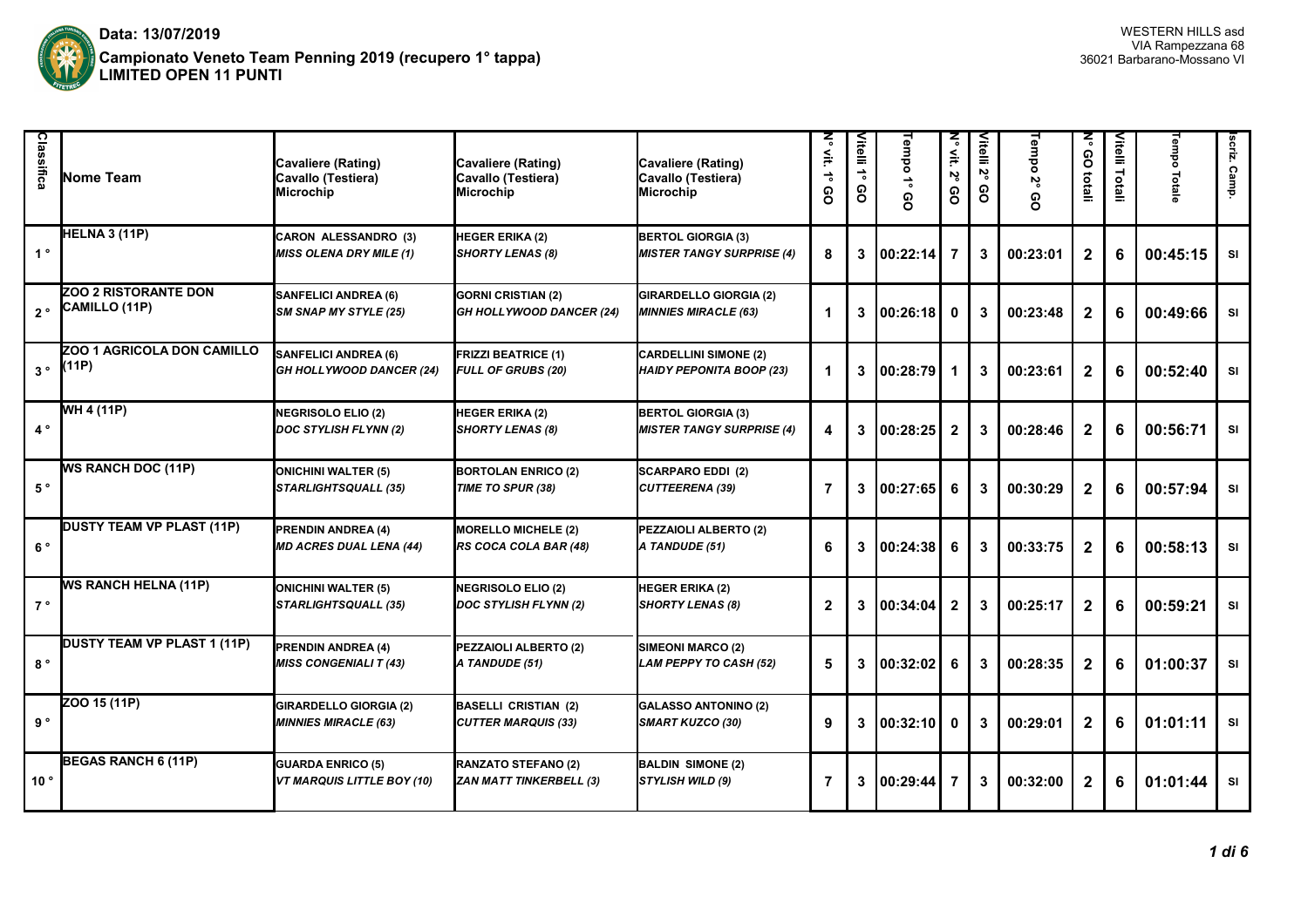

**Campionato Veneto Team Penning 2019 (recupero 1° tappa)** 36021 Barbarano-Mossano VI **LIMITED OPEN 11 PUNTI**

| 11°           | $\overline{\textsf{WH}}$ 3 (11P)  | <b>CARON ALESSANDRO (3)</b><br>PINA CHEX O LON (57)           | HEGER ERIKA (2)<br>SHORTY LENAS (8)                             | <b>RIELLO MARTINA (2)</b><br>SLY NU BAR (5)                     | $\mathbf{2}$ | 3 | 00:27:62   | $\mathbf{2}$   | 3 | 00:33:89 | $\mathbf{2}$ | 6 | 01:01:51 | <b>SI</b> |
|---------------|-----------------------------------|---------------------------------------------------------------|-----------------------------------------------------------------|-----------------------------------------------------------------|--------------|---|------------|----------------|---|----------|--------------|---|----------|-----------|
| 12°           | VENETO EMILIA (11P)               | <b>BELLO GIANFRANCO (2)</b><br>RH DOCOLENA STAR (68)          | <b>BETTINI THOMAS (3)</b><br><b>SMART SHOW TIME (17)</b>        | QUINZI GIULIA (2)<br><b>BONITA ME OUT (54)</b>                  | 3            | 3 | 00:32:76   | 4              | 3 | 00:30:81 | $\mathbf{2}$ | 6 | 01:03:57 | <b>NO</b> |
| 13°           | ZOO 6 (11P)                       | <b>SANFELICI ANDREA (6)</b><br>PLAY MORE THAN DADDY (19)      | SIGNORINI MANUEL (2)<br><b>MORE THAN PEPSI (42)</b>             | <b>GORNI CRISTIAN (2)</b><br><b>GH HOLLYWOOD DANCER (24)</b>    | 6            | 3 | 00:33:85   | 5              | 3 | 00:30:01 | $\mathbf{2}$ | 6 | 01:03:86 | SI        |
| 14°           | ZOO 5 (11P)                       | <b>SANFELICI ANDREA (6)</b><br>PLAY MORE THAN DADDY (19)      | <b>CARDELLINI SIMONE (2)</b><br><b>HAIDY PEPONITA BOOP (23)</b> | <b>LOTTI NICOLE (2)</b><br><b>KIB MAFALDA N JACK (22)</b>       | $\mathbf{0}$ | 3 | 00:31:05   | 3              | 3 | 00:33:39 | $\mathbf{2}$ | 6 | 01:04:44 | SI        |
| 15 $^{\circ}$ | <b>BEGAS RANCH 4 (11P)</b>        | <b>BALDIN SIMONE (2)</b><br><b>STYLISH WILD (9)</b>           | <b>RANZATO STEFANO (2)</b><br><b>ZAN MATT TINKERBELL (3)</b>    | BEDIN NICCOLÒ (2)<br><b>MI POCO OKIE BAR (11)</b>               | 8            | 3 | 00:34:96   | $\overline{2}$ | 3 | 00:31:58 | $\mathbf{2}$ | 6 | 01:06:54 | <b>SI</b> |
| 16 $^{\circ}$ | THUNDER TEAM (11P)                | <b>SANCINETI MARCO (2)</b><br><b>ZS COLONEL DIAMOND (6)</b>   | STEFANI ELENA (2)<br><b>ROAK STARFISH (12)</b>                  | <b>BETTINI THOMAS (3)</b><br><b>SMART SHOW TIME (17)</b>        | $\mathbf{0}$ | 3 | 00:38:86   | 4              | 3 | 00:27:74 | $\mathbf{2}$ | 6 | 01:06:60 | <b>SI</b> |
| 17°           | TEAM EXTRA (11P)                  | <b>BELLO GIANFRANCO (2)</b><br>RH DOCOLENA STAR (68)          | <b>SCARPARO EDDI (2)</b><br><b>CUTTEERENA (39)</b>              | <b>RAFFAGNATO LORIS (4)</b><br><b>HELLO CHERRY LINX (18)</b>    | 7            | 3 | 100:31:01  | 6              | 3 | 00:35:70 | $\mathbf{2}$ | 6 | 01:06:71 | SI        |
| 18°           | <b>WS RANCH DOTTORESSE (11P)</b>  | SCOLARO SARA (3)<br><b>AC LEDY SLIDEBAR (7)</b>               | <b>GUZZO FEDERICO (3)</b><br>DOC SOLIS (41)                     | <b>SCARPARO EDDI (2)</b><br><b>CUTTEERENA (39)</b>              | $\mathbf{2}$ | 3 | 100:34:161 | 7              | 3 | 00:33:89 | $\mathbf{2}$ | 6 | 01:08:05 | SI        |
| 19°           | ZOO 3 (11P)                       | <b>SANFELICI ANDREA (6)</b><br>PLAY MORE THAN DADDY (19)      | PANARELLI ZARA (0)<br><b>FALLINGSTAR REVENGE (27)</b>           | <b>CARDELLINI SIMONE (2)</b><br><b>HAIDY PEPONITA BOOP (23)</b> | 8            | 3 | 100:37:671 | 1              | 3 | 00:30:49 | $\mathbf{2}$ | 6 | 01:08:16 | SI        |
| 20°           | <b>BEGAS RANCH 5 (11P)</b>        | <b>GUARDA ENRICO (5)</b><br><b>VT MARQUIS LITTLE BOY (10)</b> | <b>BALDIN SIMONE (2)</b><br>STYLISH WILD (9)                    | BEDIN NICCOLÒ (2)<br><b>MI POCO OKIE BAR (11)</b>               | $\mathbf{0}$ | 3 | 100:31:11  | $\mathbf{2}$   | 3 | 00:38:13 | $\mathbf{2}$ | 6 | 01:09:24 | <b>SI</b> |
| 21°           | <b>DUSTY TEAM VP STAMPI (11P)</b> | <b>MOLON MICHELE (3)</b><br><b>HANKA STARLET (49)</b>         | SIMEONI MARCO (2)<br><b>LAM PEPPY TO CASH (52)</b>              | PEZZAIOLI ALBERTO (2)<br>A TANDUDE (51)                         | 1            | 3 | 00:34:91   | 5              | 3 | 00:35:96 | $\mathbf{2}$ | 6 | 01:10:87 | <b>SI</b> |
| 22°           | <b>DUSTY TEAM RC (11P)</b>        | <b>PRENDIN ANDREA (4)</b><br><b>MD ACRES DUAL LENA (44)</b>   | TRESOLDI LIVIO (2)<br><b>DUAL REY ROSE (45)</b>                 | <b>TURRINI FEDERICO (2)</b><br><b>MASTER DOC TARI (50)</b>      | 7            | 3 | 00:35:02   | 6              | 3 | 00:36:36 | $\mathbf{2}$ | 6 | 01:11:38 | SI        |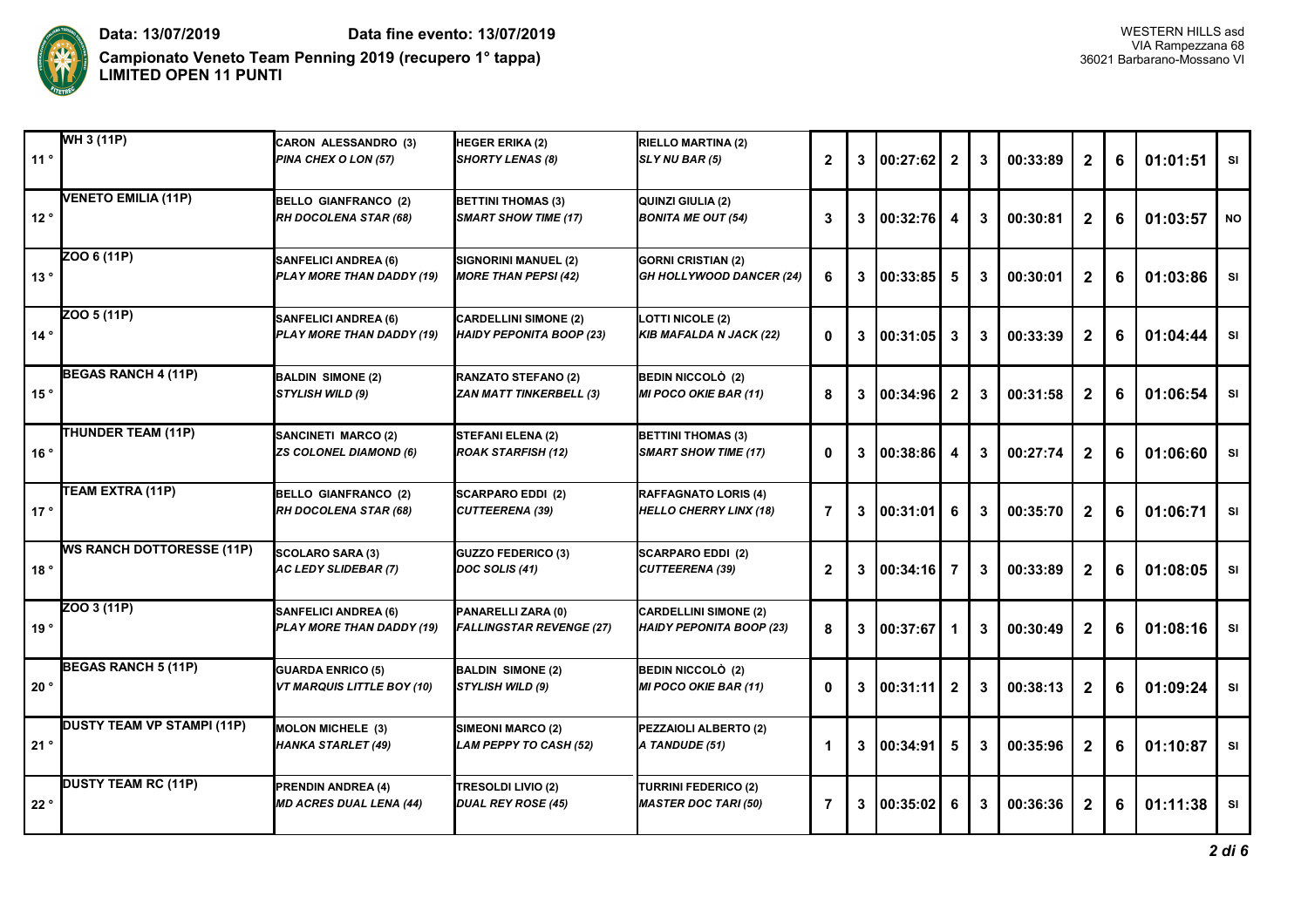

| 23° | <b>DUSTY TEAM VP (11P)</b>                              | <b>MORELLO MICHELE (2)</b><br>RS COCA COLA BAR (48)           | SIMEONI MARCO (2)<br>LAM PEPPY TO CASH (52)                 | <b>TURRINI FEDERICO (2)</b><br><b>MASTER DOC TARI (50)</b> | 3 | 3 | 100:36:17         | 3        | 3 | 00:35:35 | $\mathbf{2}$ | 6 | 01:11:52 | <b>SI</b> |
|-----|---------------------------------------------------------|---------------------------------------------------------------|-------------------------------------------------------------|------------------------------------------------------------|---|---|-------------------|----------|---|----------|--------------|---|----------|-----------|
| 24° | HELNA 4 (11P)                                           | <b>GUARDA ENRICO (5)</b><br>SLY NU BAR (5)                    | SANCINETI MARCO (2)<br><b>ZS COLONEL DIAMOND (6)</b>        | <b>BELLO GIANFRANCO (2)</b><br>RH DOCOLENA STAR (68)       | 0 | 3 | 00:38:45          | 0        | 3 | 00:33:38 | $\mathbf{2}$ | 6 | 01:11:83 | SI        |
| 25° | <b>DUSTY TEAM PEZZAIOLI (11P)</b>                       | PEZZAIOLI ALBERTO (2)<br>A TANDUDE (51)                       | TRESOLDI LIVIO (2)<br><b>DUAL REY ROSE (45)</b>             | SIMEONI MARCO (2)<br>LAM PEPPY TO CASH (52)                | 4 |   | 3   00:31:41      | 3        | 3 | 00:41:55 | $\mathbf{2}$ | 6 | 01:12:96 | <b>SI</b> |
| 26° | <b>WS RANCH MASTICA (11P)</b>                           | SCOLARO SARA (3)<br><b>AC LEDY SLIDEBAR (7)</b>               | GUZZO FEDERICO (3)<br>DOC SOLIS (41)                        | PIRONATO SUSY (0)<br><b>SNORTY PLAYGIRL (40)</b>           | 4 | 3 | 100:36:16         | 5        | 3 | 00:38:01 | $\mathbf{2}$ | 6 | 01:14:17 | SI        |
|     | <b>IDUSTY TEAM TERMOIDRAULICA</b><br>27 · FABIAN1 (11P) | <b>MORELLO MICHELE (2)</b><br>RS COCA COLA BAR (48)           | <b>TRESOLDI LIVIO (2)</b><br><b>DUAL REY ROSE (45)</b>      | SIMEONI MARCO (2)<br>LAM PEPPY TO CASH (52)                | 3 | 3 | 00:28:95          | 3        | 3 | 00:47:48 | $\mathbf{2}$ | 6 | 01:16:43 | <b>SI</b> |
| 28° | ZOO 14 (11P)                                            | <b>GIRARDELLO GIORGIA (2)</b><br><b>MINNIES MIRACLE (63)</b>  | <b>LOTTI THOMAS (0)</b><br>SHORT AND DRY (32)               | <b>CUCCHI SARA (1)</b><br>DC JAC CATALYST (34)             | 4 | 3 | 100:52:17         | 1        | 3 | 00:24:65 | $\mathbf{2}$ | 6 | 01:16:82 | SI        |
| 29° | WH 2 (11P)                                              | <b>CARON ALESSANDRO (3)</b><br><b>MISS OLENA DRY MILE (1)</b> | <b>NEGRISOLO ELIO (2)</b><br>PINA CHEX O LON (57)           | <b>RIELLO MARTINA (2)</b><br>SLY NU BAR (5)                | 4 |   | $3 \mid 00:31:20$ | $\bf{0}$ | 3 | 00:47:16 | $\mathbf{2}$ | 6 | 01:18:36 | SI        |
| 30° | COLORADO TEAM (11P)                                     | <b>BETTINI THOMAS (3)</b><br><b>SMART SHOW TIME (17)</b>      | CAPPELLOZZA GIANNI (3)<br><b>AC RESKIN ENTERPRISE (14)</b>  | <b>STEFANI ELENA (2)</b><br><b>ROAK STARFISH (12)</b>      | 6 |   | 3   00:41:12      | 9        | 3 | 00:39:65 | $\mathbf{2}$ | 6 | 01:20:77 | SI        |
| 31° | 20012(11P)                                              | <b>GORNI SEBASTIAN (1)</b><br><b>SM SNAP MY STYLE (25)</b>    | SIGNORINI MANUEL (2)<br><b>MORE THAN PEPSI (42)</b>         | <b>LOTTI THOMAS (0)</b><br>SHORT AND DRY (32)              | 8 | 3 | 100:53:28         | 1        | 3 | 00:27:98 | $\mathbf{2}$ | 6 | 01:21:26 | <b>SI</b> |
| 32° | <b>WS RANCH EMMEP (11P)</b>                             | <b>SCOLARO SARA (3)</b><br>AC LEDY SLIDEBAR (7)               | <b>MAZZETTO EDOARDO (1)</b><br><b>ML AUTENTICH OAK (37)</b> | <b>GUZZO FEDERICO (3)</b><br>DOC SOLIS (41)                | 9 | 3 | 100:44:78         | 5        | 3 | 00:36:77 | $\mathbf{2}$ | 6 | 01:21:55 | SI        |
| 33° | <b>WS RANCH (11P)</b>                                   | <b>SCOLARO SARA (3)</b><br><b>AC LEDY SLIDEBAR (7)</b>        | <b>BORTOLAN ENRICO (2)</b><br>TIME TO SPUR (38)             | MAZZETTO EDOARDO (1)<br><b>ML AUTENTICH OAK (37)</b>       | 8 | 3 | 00:39:55          | $\bf{0}$ | 3 | 00:44:12 | $\mathbf{2}$ | 6 | 01:23:67 | SI        |
| 34° | ZOO 16 (11P)                                            | <b>LOTTI NICOLE (2)</b><br><b>KIB MAFALDA N JACK (22)</b>     | <b>BASELLI CRISTIAN (2)</b><br><b>CUTTER MARQUIS (33)</b>   | SIGNORINI MANUEL (2)<br><b>MORE THAN PEPSI (42)</b>        | 7 | 3 | 00:45:35          | 4        | 3 | 00:39:37 | $\mathbf{2}$ | 6 | 01:24:72 | SI        |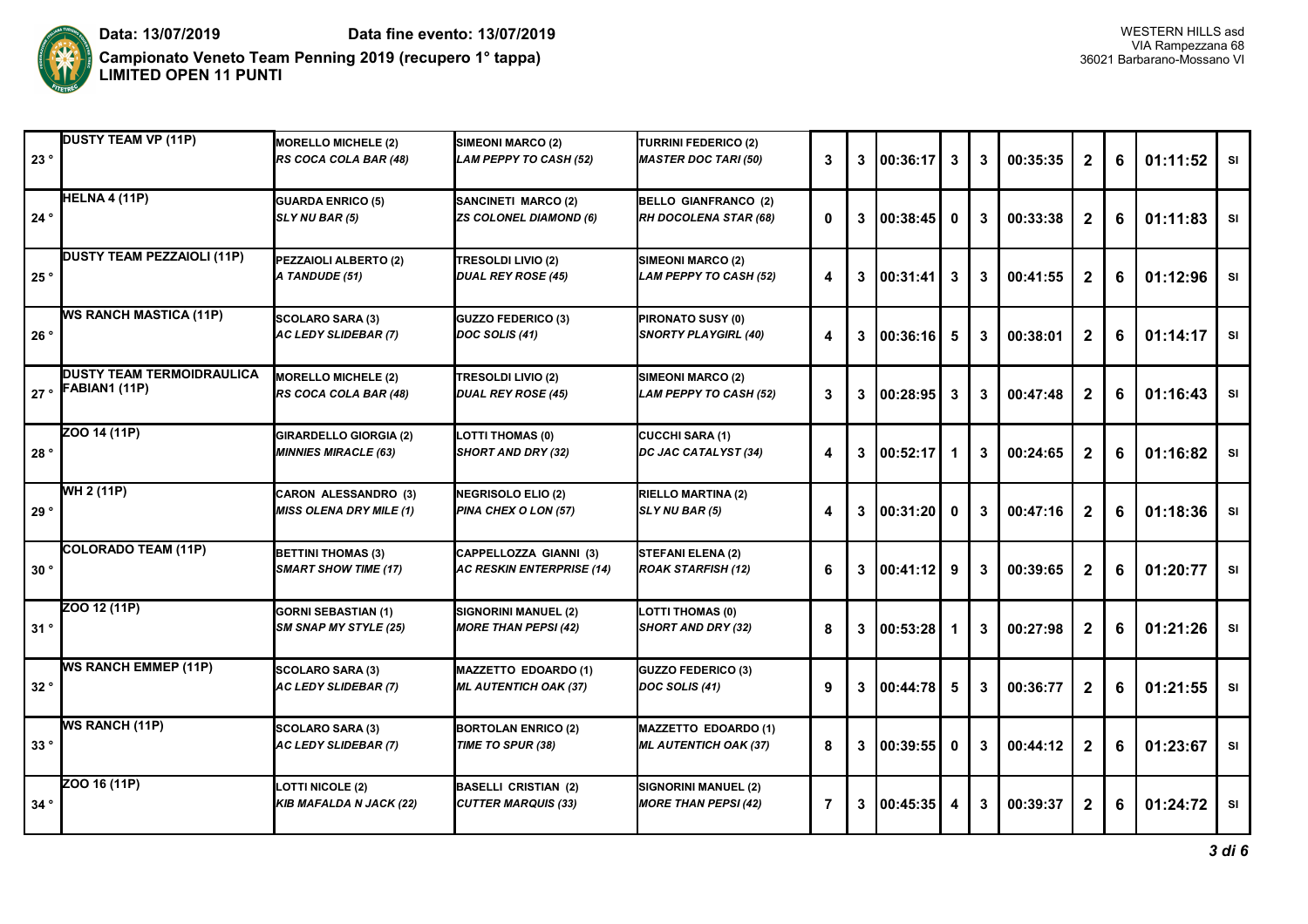

| 35°           | TEAM 71 (11P)                   | <b>BASELLI CRISTIAN (2)</b><br><b>CUTTER MARQUIS (33)</b>       | <b>SCARPARO EDDI (2)</b><br><b>CUTTEERENA (39)</b>        | <b>RAFFAGNATO LORIS (4)</b><br><b>HELLO CHERRY LINX (18)</b>  | $\overline{7}$ | 3 | 00:46:65    | 3 | 3 | 00:38:73    | $\mathbf{2}$ | 6 | 01:25:38 | SI        |
|---------------|---------------------------------|-----------------------------------------------------------------|-----------------------------------------------------------|---------------------------------------------------------------|----------------|---|-------------|---|---|-------------|--------------|---|----------|-----------|
| 36°           | <b>DUSTY TEAM MLF (11P)</b>     | <b>TRESOLDI LIVIO (2)</b><br><b>DUAL REY ROSE (45)</b>          | <b>MORELLO MICHELE (2)</b><br>RS COCA COLA BAR (48)       | TURRINI FEDERICO (2)<br><b>MASTER DOC TARI (50)</b>           | 9              | 3 | 00:41:10    | 0 | 3 | 00:51:51    | $\mathbf{2}$ | 6 | 01:32:61 | SI        |
| 37°           | TEXAS TEAM (11P)                | CAPPELLOZZA GIANNI (3)<br><b>AC RESKIN ENTERPRISE (14)</b>      | PEROSIN ANDREA (2)<br><b>DUAL CAT (16)</b>                | <b>STEFANI ELENA (2)</b><br><b>ROAK STARFISH (12)</b>         | 6              | 3 | 00:45:77    | 5 | 3 | 00:49:52    | $\mathbf{2}$ | 6 | 01:35:29 | <b>SI</b> |
| 38°           | <b>WS RANCH LADY (11P)</b>      | <b>SCOLARO SARA (3)</b><br><b>AC LEDY SLIDEBAR (7)</b>          | <b>BORTOLAN ENRICO (2)</b><br>TIME TO SPUR (38)           | PIRONATO SUSY (0)<br><b>SNORTY PLAYGIRL (40)</b>              | 5              | 3 | 00:57:95    | 5 | 3 | 00:38:34    | $\mathbf{2}$ | 6 | 01:36:29 | SI        |
| 39°           | WH1 (11P)                       | <b>CARON ALESSANDRO (3)</b><br><b>MISS OLENA DRY MILE (1)</b>   | <b>NEGRISOLO ELIO (2)</b><br><b>DOC STYLISH FLYNN (2)</b> | <b>HEGER ERIKA (2)</b><br><b>SHORTY LENAS (8)</b>             | 1.             | 0 | <b>N.T.</b> | 4 | 3 | 00:23:60    |              | 3 | 00:23:60 | SI        |
| 40 $^{\circ}$ | ZOO 9 (11P)                     | <b>CARDELLINI SIMONE (2)</b><br><b>HAIDY PEPONITA BOOP (23)</b> | <b>BASELLI CRISTIAN (2)</b><br><b>CUTTER MARQUIS (33)</b> | <b>CUCCHI SARA (1)</b><br>DC JAC CATALYST (34)                | 1              | 3 | 00:23:88    | 6 | 0 | <b>N.T.</b> | 1            | 3 | 00:23:88 | SI        |
| 41°           | <b>DUSTY TEAM 3T (11P)</b>      | PRENDIN ANDREA (4)<br><b>MISS CONGENIALI T (43)</b>             | TRESOLDI LIVIO (2)<br><b>DUAL REY ROSE (45)</b>           | <b>MORELLO MICHELE (2)</b><br>RS COCA COLA BAR (48)           | 5              | 0 | <b>N.T.</b> | 7 | 3 | 00:26:57    | 1            | 3 | 00:26:57 | <b>SI</b> |
| 42°           | ZOO 4 (11P)                     | <b>SANFELICI ANDREA (6)</b><br>GH HOLLYWOOD DANCER (24)         | <b>GORNI SEBASTIAN (2)</b><br>SM SNAP MY STYLE (25)       | <b>LOTTI THOMAS (0)</b><br>SHORT AND DRY (32)                 | 3              | 3 | 00:27:98    | 9 | 0 | <b>N.T.</b> | 1            | 3 | 00:27:98 | <b>SI</b> |
| 43°           | ZOO 8 (11P)                     | <b>GORNI CRISTIAN (2)</b><br>GH HOLLYWOOD DANCER (24)           | <b>GORNI SEBASTIAN (2)</b><br>SM SNAP MY STYLE (25)       | SIGNORINI MANUEL (2)<br><b>MORE THAN PEPSI (42)</b>           | 5              | 3 | 00:28:10    | 9 | 0 | <b>N.T.</b> | 1            | 3 | 00:28:10 | <b>SI</b> |
| 44°           | <b>WS RANCH DOS LUNAS (11P)</b> | <b>ONICHINI WALTER (5)</b><br><b>STARLIGHTSQUALL (35)</b>       | <b>BORTOLAN ENRICO (2)</b><br>TIME TO SPUR (38)           | <b>MAZZETTO EDOARDO (1)</b><br><b>ML AUTENTICH OAK (37)</b>   | 9              | 0 | <b>N.T.</b> | 8 | 3 | 00:28:27    |              | 3 | 00:28:27 | SI        |
| 45°           | HELNA 2 (11P)                   | <b>CARON ALESSANDRO (3)</b><br><b>MISS OLENA DRY MILE (1)</b>   | <b>NEGRISOLO ELIO (2)</b><br>PINA CHEX O LON (57)         | <b>BERTOL GIORGIA (3)</b><br><b>MISTER TANGY SURPRISE (4)</b> | 8              | 3 | 00:29:84    | 5 | 0 | <b>N.T.</b> | 1            | 3 | 00:29:84 | <b>SI</b> |
| 46°           | WH LADY (11P)                   | <b>BERTOL GIORGIA (3)</b><br><b>MISTER TANGY SURPRISE (4)</b>   | <b>HEGER ERIKA (2)</b><br>PINA CHEX O LON (57)            | <b>RIELLO MARTINA (2)</b><br>SLY NU BAR (5)                   | 9              | 0 | <b>N.T.</b> | 8 | 3 | 00:30:52    | 1            | 3 | 00:30:52 | <b>SI</b> |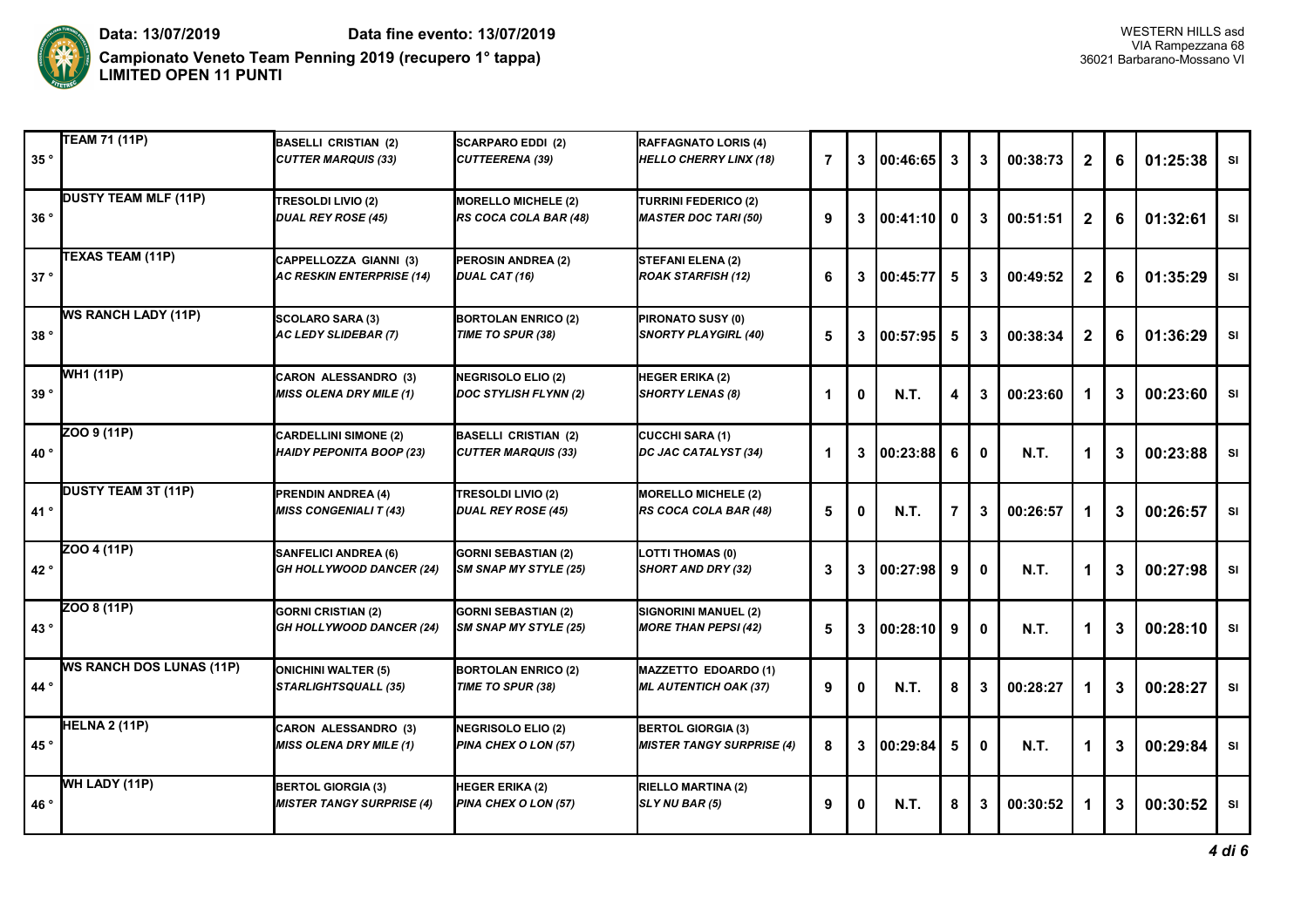

**Campionato Veneto Team Penning 2019 (recupero 1° tappa)** 36021 Barbarano-Mossano VI **LIMITED OPEN 11 PUNTI**

|               | <b>IWS RANCH FEELING PET FOOD</b><br>$47 \cdot  (11P)$  | <b>BORTOLAN ENRICO (2)</b><br>TIME TO SPUR (38)              | <b>GUZZO FEDERICO (3)</b><br>DOC SOLIS (41)                 | <b>SCARPARO EDDI (2)</b><br>CUTTEERENA (39)                  |              | 3           | 00:30:56     | $\mathbf{2}$ | 0            | <b>N.T.</b> | 1 | 3            | 00:30:56 | SI        |
|---------------|---------------------------------------------------------|--------------------------------------------------------------|-------------------------------------------------------------|--------------------------------------------------------------|--------------|-------------|--------------|--------------|--------------|-------------|---|--------------|----------|-----------|
| 48°           | ZOO 10 (11P)                                            | <b>LOTTI NICOLE (2)</b><br><b>KIB MAFALDA N JACK (22)</b>    | <b>GORNI SEBASTIAN (1)</b><br><b>SM SNAP MY STYLE (25)</b>  | <b>GORNI CRISTIAN (2)</b><br><b>GH HOLLYWOOD DANCER (24)</b> | $\mathbf{2}$ | 0           | <b>N.T.</b>  | $\mathbf{2}$ | 3            | 00:31:11    | 1 | 3            | 00:31:11 | <b>SI</b> |
| 49°           | ZOO 7 (11P)                                             | SIGNORINI MANUEL (2)<br><b>MORE THAN PEPSI (42)</b>          | LOTTI THOMAS (0)<br>SHORT AND DRY (32)                      | <b>LOTTI NICOLE (2)</b><br>KIB MAFALDA N JACK (22)           | 6            | 0           | <b>N.T.</b>  | 3            | 3            | 00:32:19    | 1 | 3            | 00:32:19 | SI        |
| $50^{\circ}$  | DUSTY TEAM ROSSETTO CEREALI TRESOLDI LIVIO (2)<br>(11P) | <b>DUAL REY ROSE (45)</b>                                    | <b>MORELLO MICHELE (2)</b><br>RS COCA COLA BAR (48)         | MOLON MICHELE (3)<br>HANKA STARLET (49)                      | 8            | $\mathbf 0$ | <b>N.T.</b>  | 6            | 3            | 00:35:12    | 1 | 3            | 00:35:12 | SI        |
| 51°           | <b>WS RANCH NEW ENTRY (11P)</b>                         | <b>ONICHINI WALTER (5)</b><br>STARLIGHTSQUALL (35)           | <b>MAZZETTO EDOARDO (1)</b><br><b>ML AUTENTICH OAK (37)</b> | PIRONATO SUSY (0)<br><b>SNORTY PLAYGIRL (40)</b>             | $\mathbf{0}$ | 3           | 00:35:19     | 7            | $\mathbf{0}$ | <b>N.T.</b> | 1 | 3            | 00:35:19 | SI        |
| 52°           | <b>ARIZONA TEAM (11P)</b>                               | STEFANI ELENA (2)<br><b>ROAK STARFISH (12)</b>               | <b>SANCINETI MARCO (2)</b><br><b>ZS COLONEL DIAMOND (6)</b> | RAFFAGNATO LORIS (4)<br><b>HELLO CHERRY LINX (18)</b>        | $\mathbf{2}$ | 0           | <b>N.T.</b>  | 8            | 3            | 00:36:04    |   | 3            | 00:36:04 | SI        |
| 53°           | <b>GIULIA TEAM (11P)</b>                                | QUINZI GIULIA (2)<br><b>BONITA ME OUT (54)</b>               | <b>BETTINI THOMAS (3)</b><br><b>SMART SHOW TIME (17)</b>    | <b>RIELLO MARTINA (2)</b><br>SLY NU BAR (5)                  | 5            | 0           | <b>N.T.</b>  |              | 3            | 00:40:53    |   | 3            | 00:40:53 | <b>NO</b> |
| $54^{\circ}$  | ZOO 13 (11P)                                            | <b>GIRARDELLO GIORGIA (2)</b><br><b>MINNIES MIRACLE (63)</b> | <b>GALASSO ANTONINO (2)</b><br><b>SMART KUZCO (30)</b>      | <b>FRIZZI BEATRICE (1)</b><br><b>FULL OF GRUBS (20)</b>      | 7            | 0           | <b>N.T.</b>  | O            | 3            | 00:41:29    |   | 3            | 00:41:29 | SI        |
| 55 $^{\circ}$ | SARO TEAM (11P)                                         | SCOLARO SARA (3)<br><b>AC LEDY SLIDEBAR (7)</b>              | <b>TOGNIN BRUNO (2)</b><br>STAR DE LUX (56)                 | <b>BORTOLAN ENRICO (2)</b><br>TIME TO SPUR (38)              | 9            | 0           | <b>N.T.</b>  |              | 3            | 00:52:04    |   | 3            | 00:52:04 | <b>SI</b> |
| 56°           | ZOO 11 (11P)                                            | LOTTI THOMAS (0)<br><b>SHORT AND DRY (32)</b>                | <b>GORNI SEBASTIAN (1)</b><br><b>SM SNAP MY STYLE (25)</b>  | <b>BASELLI CRISTIAN (2)</b><br><b>CUTTER MARQUIS (33)</b>    | 0            |             | 3   00:52:98 | 4            | $\mathbf{0}$ | <b>N.T.</b> | 1 | 3            | 00:52:98 | SI        |
| 57°           | <b>WS RANCH EDO (11P)</b>                               | <b>ONICHINI WALTER (5)</b><br>STARLIGHTSQUALL (35)           | <b>MAZZETTO EDOARDO (1)</b><br><b>ML AUTENTICH OAK (37)</b> | <b>SCARPARO EDDI (2)</b><br>CUTTEERENA (39)                  | 3            | 0           | <b>N.T.</b>  | 8            | 0            | <b>N.T.</b> | 0 | $\mathbf{0}$ | 00:00:00 | SI        |
| 58°           | DOBERMANN TEAM (11P)                                    | RAFFAGNATO LORIS (4)<br><b>HELLO CHERRY LINX (18)</b>        | TOGNIN BRUNO (2)<br>STAR DE LUX (56)                        | SANCINETI MARCO (2)<br><b>ZS COLONEL DIAMOND (6)</b>         | 5            | 0           | <b>N.T.</b>  | 8            | $\mathbf 0$  | <b>N.T.</b> | 0 | 0            | 00:00:00 | SI        |